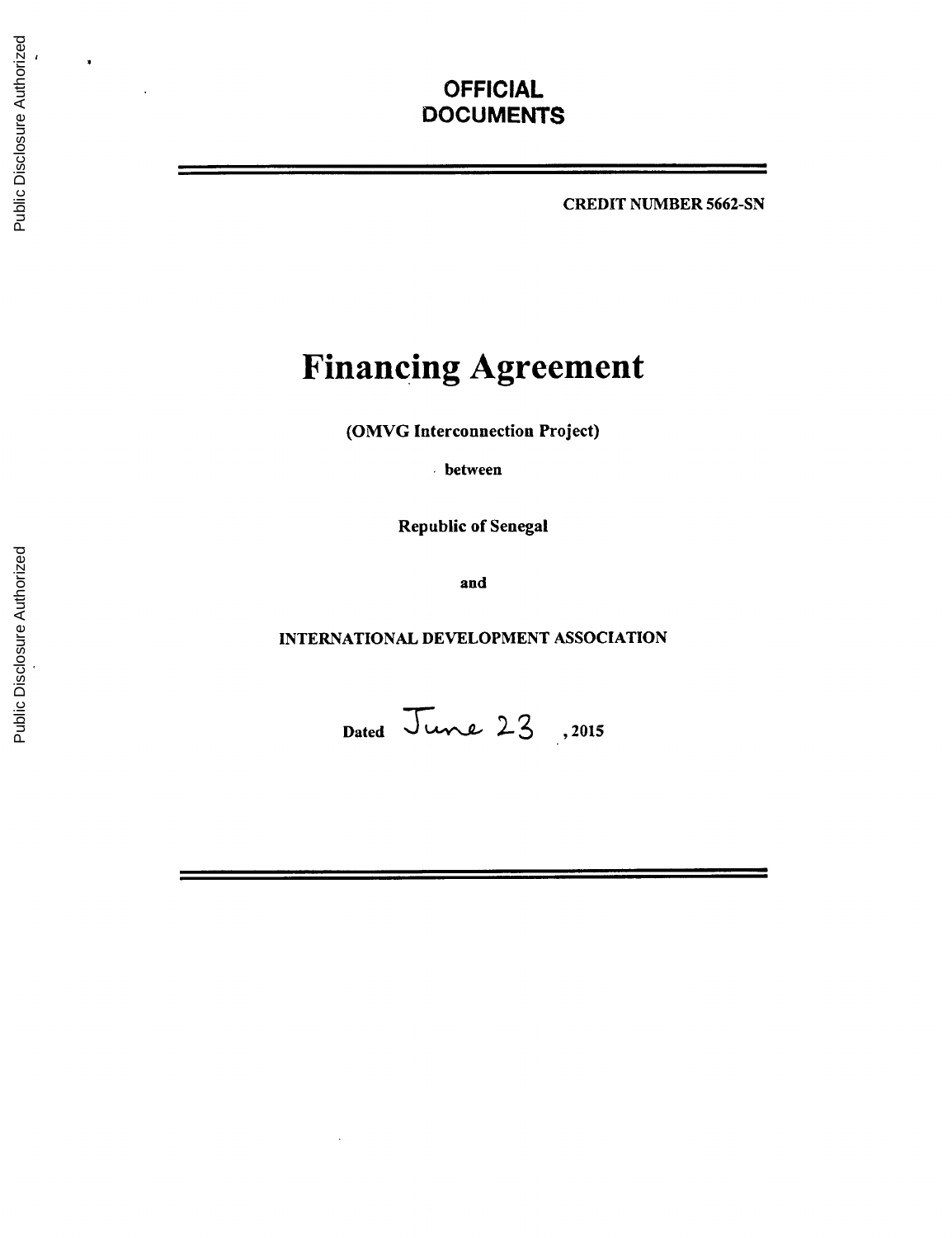#### CREDIT **NUMBER 5662-SN**

#### **FINANCING AGREEMENT**

**AGREEMENT** dated **<sup>J</sup>23** , **2015,** entered into between Republic of Senegal ("Recipient") and INTERNATIONAL **DEVELOPMENT ASSOCIATION** ("Association").

The Recipient and the Association hereby agree as follows:

#### ARTICLE I **- GENERAL CONDITIONS; DEFINITIONS**

- **1.01.** The General Conditions (as defined in the Appendix to this Agreement) constitute an integral part of this Agreement.
- 1.02. Unless the context requires otherwise, the capitalized terms used in this Agreement have the meanings ascribed to them in the General Conditions or in the Appendix to this Agreement.

#### **ARTICLE II -- FINANCING**

- 2.01. The Association agrees to extend to the Recipient, on the terms and conditions set forth or referred to in this Agreement, a credit in an amount equivalent to thirty two million Special Drawing Rights (SDR **32,000,000)** (variously, "Credit" and "Financing"), to assist in financing the project described in Schedule **I** to this Agreement ("Project").
- 2.02. The Recipient may withdraw the proceeds of the Financing in accordance with Section IV of Schedule 2 to this Agreement. The Recipient's Representative for purposes of taking any action required or permitted to be taken pursuant to this Section is the authorized representative of the relevant Project Implementing Entity.
- **2.03.** The Maximum Commitment Charge Rate payable **by** the Recipient on the Unwithdrawn Financing Balance shall **be** one-half of one percent (1/2 of **1%)** per annum.
- 2.04. The Service Charge payable **by** the Recipient on the Withdrawn Credit Balance shall be equal to three-fourths of one percent (3/4 of **1%).**
- **2.05.** The Payment Dates are March **15** and September **15** in each year.
- **2.06.** The principal amount of the Credit shall be repaid in accordance with the repayment schedule set forth in Schedule **3** to this Agreement.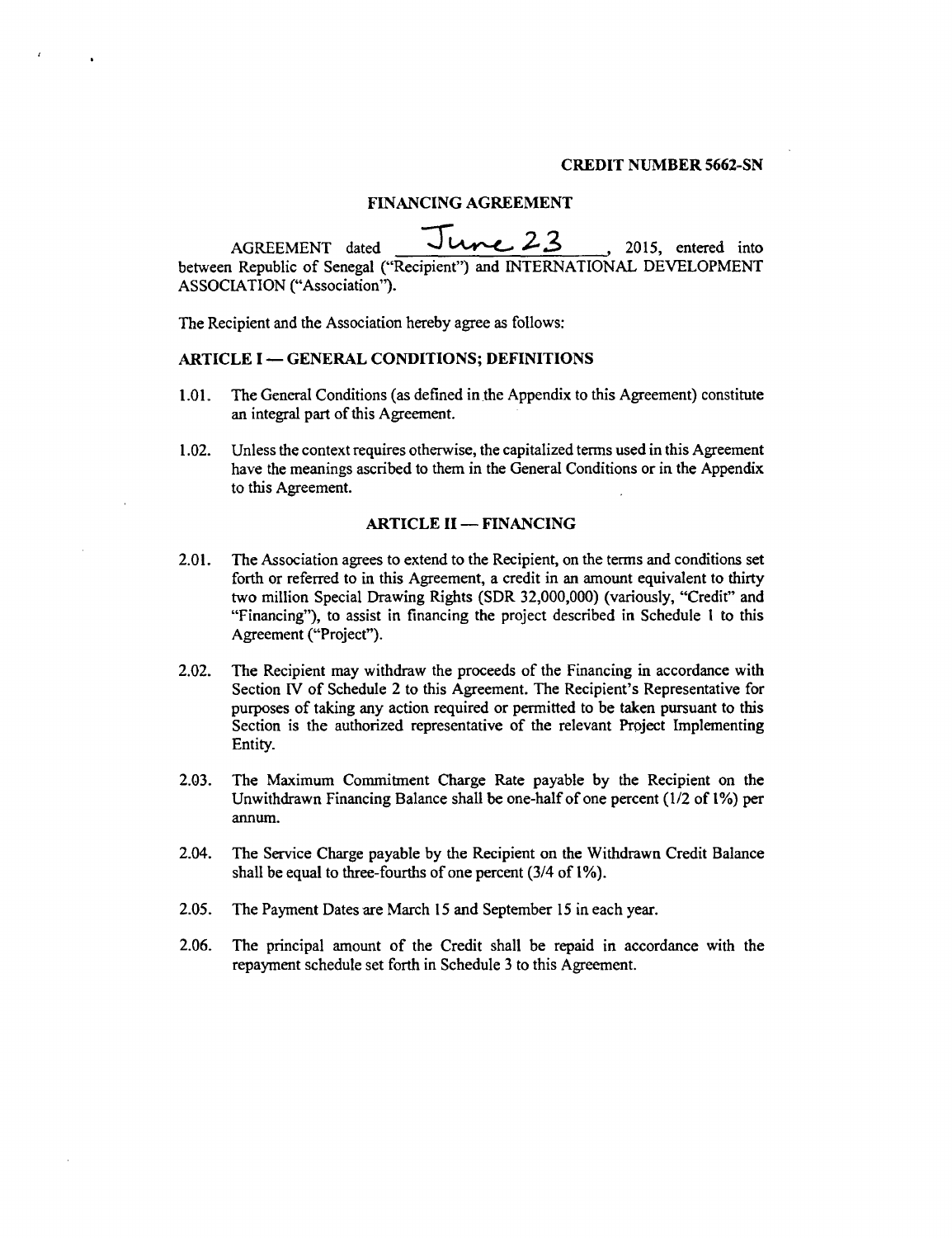**2.07.** The Payment Currency is Euro.

 $\ddot{\phantom{a}}$ 

#### **ARTICLE III - PROJECT**

- **3.01.** The Recipient declares its commitment to the objective of the Project. To this end, the Recipient shall cause: (i) Part 1 and, initially, Part 2.1 of the Project to be carried out **by** OMVG and; (ii) after the conditions set forth in Section IV.B. 1(c) of Schedule 2 to this Agreement have been met, the balance of Part 2.1 and all of Part 2.2 of the Project to be carried out **by** the Asset Management Agency in accordance with the provisions of Article IV of the General Conditions and the Project Agreements.
- **3.02.** Without limitation upon the provisions of Section **3.01** of this Agreement, and except as the Recipient and the Association shall otherwise agree, the Recipient shall ensure that the Project is carried out in accordance with the provisions of Schedule 2 to this Agreement.

#### **ARTICLE IV - REMEDIES OF THE ASSOCIATION**

- 4.01. The Additional Events of Suspension consist of the following:
	- (a) The OMVG Legislation has been amended, suspended, abrogated, repealed or waived so as to affect materially and adversely the ability of OMVG to perform any of its obligations under the OMVG Project Agreement.
	- **(b)** The **AMA** Legislation or the Special Establishment Convention has been amended, suspended, abrogated, repealed or waived so as to affect materially and adversely the ability of the Asset Management Agency to perform any of its obligations under the **AMA** Project Agreement.
	- **(c)** The Recipient or any other authority having jurisdiction shall have taken any action for the dissolution or disestablishment of OMVG or the Asset Management Agency, or for the suspension of either entity's operations.
	- **(d) A** Participating Country shall have failed to carry out its **ESMP** or RAP, as the case may be, or to perform any of the measures or obligations contained therein in a form or manner acceptable to the Association.
	- (e) Any of the Participating Country Co-Financing Agreements shall have failed to become effective, or the right of the Recipient or any of the Participating Countries to make withdrawals under the relevant Participating Country Co-Financing Agreements (other than the effectiveness of this Agreement) shall not have vested, within **3** months of the Effective Date.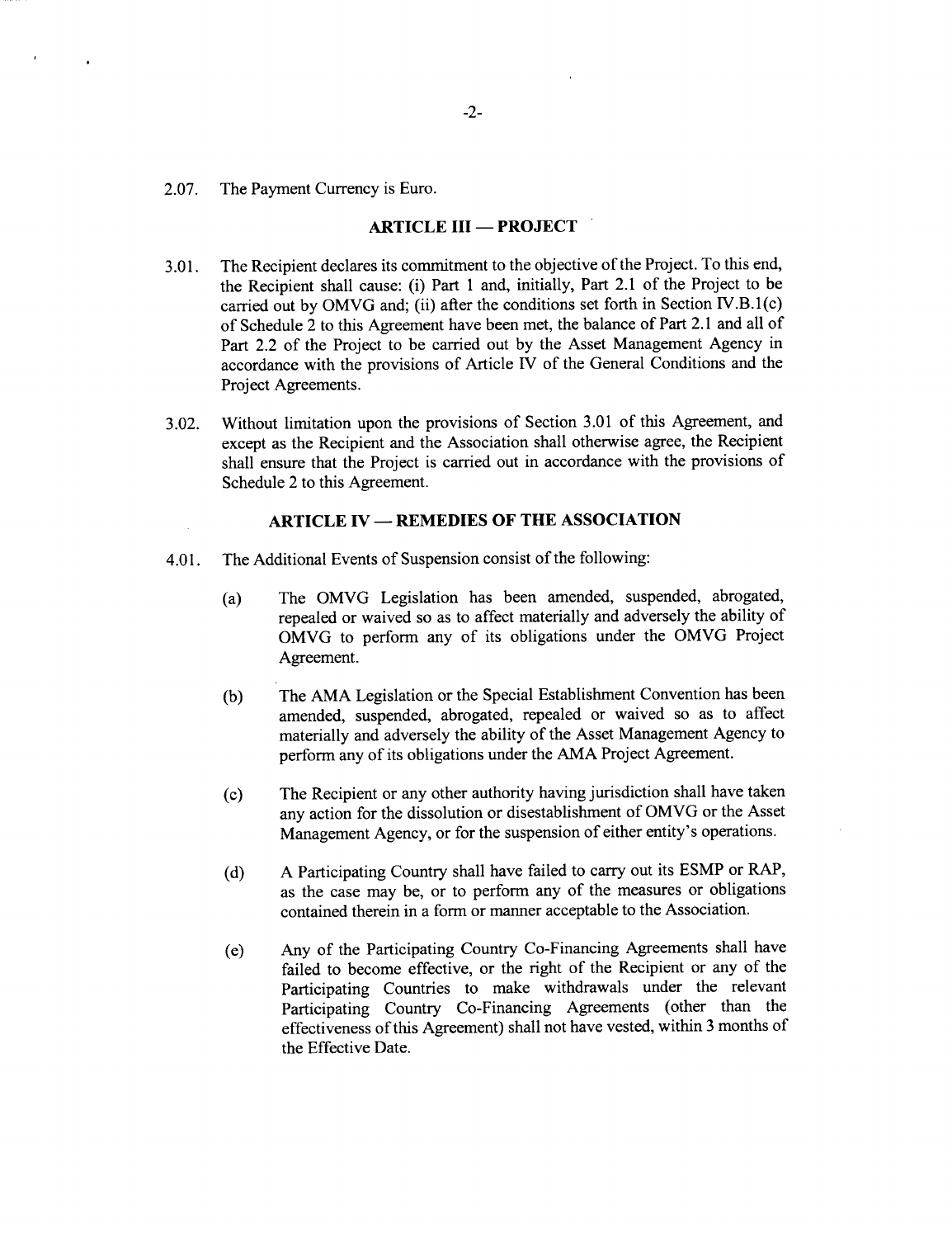- **(f)** The Special Establishment Convention has not been ratified **by** all Participating Countries within 12 months of the Effective Date.
- 4.02. The Additional Events of Acceleration consist of the following:

 $\ddot{\phantom{a}}$ 

- (a) Any event specified in paragraphs **(d),** (e) and **(f)** of Section 4.01 of this Agreement occurs and is continuing for a period of **30** days after notice of the event has been given **by** the Association to the Recipient.
- **(b)** Any event specified in paragraphs (a), **(b),** and (c) of Section 4.01 of this Agreement occurs.

#### **ARTICLE V - EFFECTIVENESS; TERMINATION**

- *5.01.* The Additional Conditions of Effectiveness consist of the following:
	- (a) The Subsidiary Agreements have been executed on behalf of the Participating Countries and OMVG.
	- **(b)** The Participating Countries have adopted the Operations Manual related to the implementation of the Project in form and substance satisfactory to the Association.
	- **(c)** The Special Establishment Convention has been adopted **by** the Heads of State of each of the Participating Countries.
- *5.02.* The Additional Legal Matters consist of the following:
	- (a) The OMVG Subsidiary Agreement has been duly authorized or ratified **by** the Recipient and OMVG and is legally binding upon the Recipient and OMVG in accordance with its terms.
	- **(b)** The OMVG Legislation has been duly ratified **by,** and executed and delivered on behalf of, each Participating Country and is legally binding upon each Participating Country and in **full** force and effect in its territory,  $\bar{z}$ in accordance with its terms.
- **5.03.** The Effectiveness Deadline is the date one hundred and twenty (120) days after the date of this Agreement.
- 5.04. For purposes of Section *8.05* **(b)** of the General Conditions, the date on which the obligations of the Recipient under this Agreement (other than those providing for payment obligations) shall terminate is twenty years after the date of this Agreement.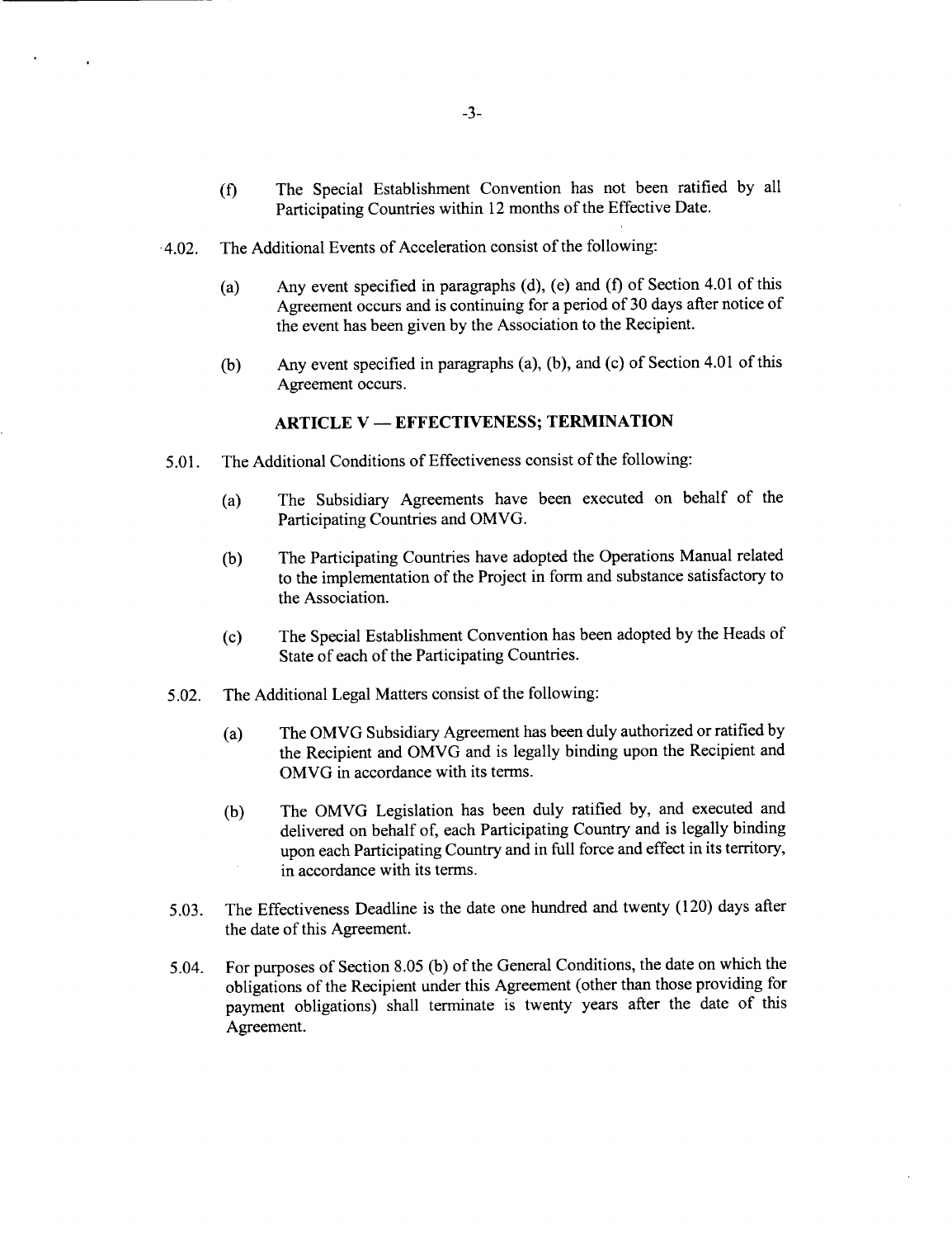#### **ARTICLE VI - REPRESENTATIVE; ADDRESSES**

- **6.01.** Except as provided in Section 2.02 of this Agreement, the Recipient's Representative is the Minister responsible for finance.
- **6.02.** Ministry of Economy, Finance and Planning

Rue René N'diaye B.P. 4017 Dakar Senegal

 $\ddot{\phantom{a}}$ 

 $\sim 100$ 

| Cable:              | Telex: | Facsimile:      |
|---------------------|--------|-----------------|
| <b>MINIFINANCES</b> | 3203 G | 221-33-821-1630 |
| Dakar               |        |                 |

The Association's Address is:

International Development Association **1818** H Street, N.W. Washington, **D.C.** 20433 United States of America

Cable: Telex: Facsimile: Facsimile: Facsimile: Facsimile: Facsimile: 1-202-477-6391 Washington, **D.C.**

**248423 (MCI)** 

 $\bar{z}$ 

 $\sim$   $\sim$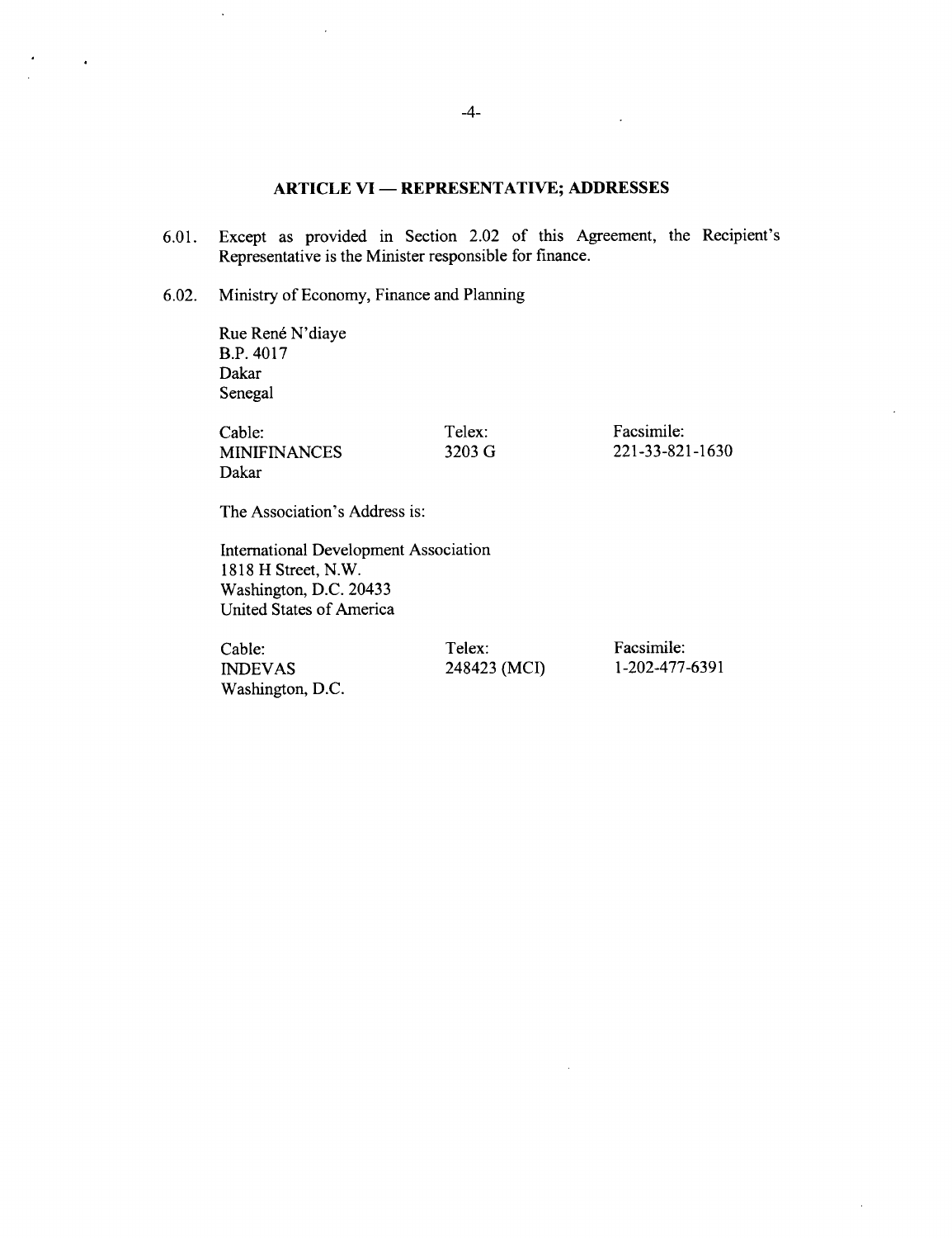AGREED at *Washington D.C.* as of the day and year first<br>vritten. United States of America above written.

#### THE REPUBLIC OF **SENEGAL**

**By**

Authorized Representative

Name: Babacar Diagne

Title: Ambassadon

#### **INTERNATIONAL DEVELOPMENT ASSOCIATION**

**By**

101 m P<br>Authorized Representative

Name: Colin Bruce

Title: Director for **Region 'i**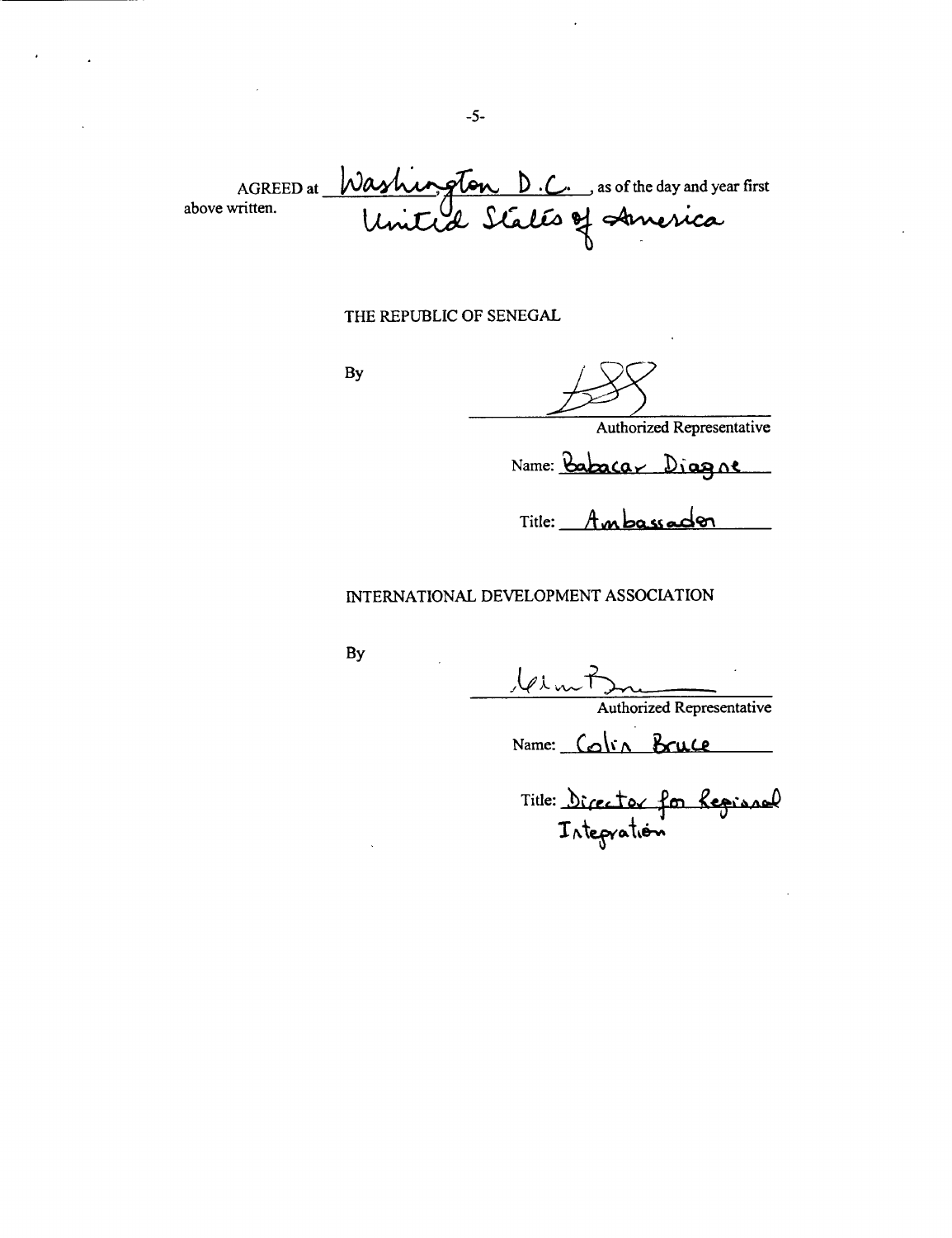#### **SCHEDULE 1**

#### **Project Description**

The objective of the Project is to enable electricity trade between The Gambia, Guinea, Guinea-Bissau and Senegal.

#### **Part 1: Extension of WAPP Transmission Network - OMVG Interconnection**

- **1. Transmission lines.** Provision of works, technical assistance, equipment and goods for the construction of: (i) approximately **566** km of Lots **5, 7** and **6** (between Soma and Tanaff) of **225 kV** transmission network and a corresponding fiber optic cable; (ii) approximately **1,111** km of Lots **1,** 2, **3,** 4 and **6,** of **225 kV** transmission network and a corresponding fiber optic cable, interconnecting the electrical networks of the four Participating Countries.
- 2. Substations. Provision of works, technical assistance, equipment and goods for the construction of: (i) the **225/30 kV** Substations of Bambadinca and Saltinho in Guinea Bissau; and (ii) eleven **225/30 kV** Substations, one **225/33kV** Substation and one **225/110/30kV** Substation on the interconnection.

#### **Part 2: Technical Assistance to OMVG**

- **1. Implementation Support.** (i) Provision of technical assistance, training, capacity building, equipment and supporting operating costs related to the coordination and implementation of Project activities, monitoring and evaluation, implementation of safeguard requirements and assessment of the impacts of the Project activities; and (ii) provision of technical assistance to the **PMU** through the Project Management Firm, financing of internal audits and the implementation of the **ESMP,** and provision of technical assistance related to the fiber optic cables and for the increased collaboration between OMVG and OMVS.
- **2. Operations and Maintenance support.** Financing, for the first five years of Project implementation, of part of the costs of operation and maintenance of the OMVG Transmission Network.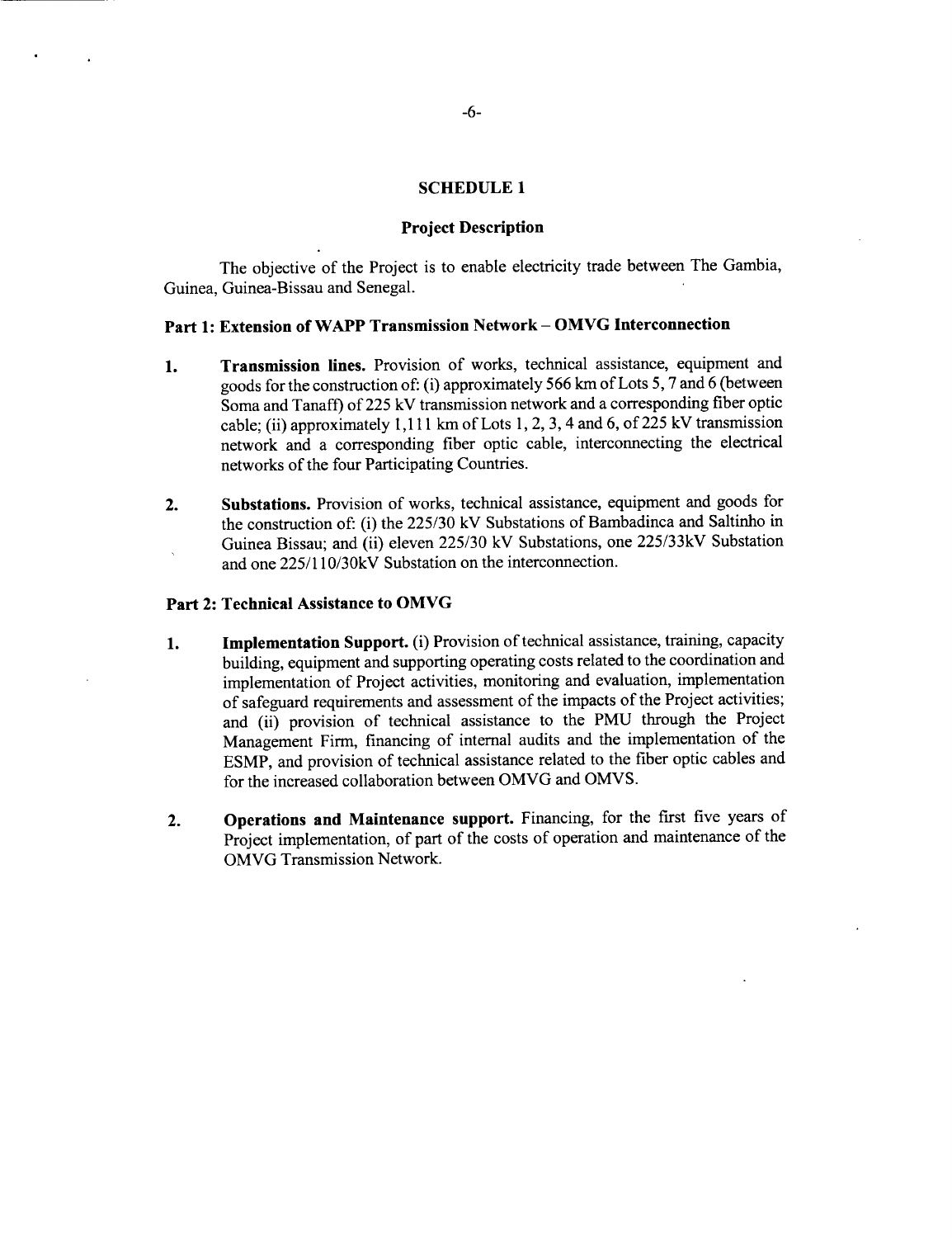#### **SCHEDULE 2**

#### **Project Execution**

#### **Section I. Implementation Arrangements**

#### **A. Institutional Arrangements.**

#### **At the Regional Level**

 $\ddot{\phantom{a}}$ 

#### Monitoring and Advisory Committee

- 1. **By** no later than 2 months after the Effective Date, the Participating Countries and OMVG shall establish and thereafter maintain throughout Project implementation, the Monitoring and Advisory Committee, with composition and mandate acceptable to the Association.
- 2. Without limitation to the generality of the foregoing provisions of paragraph **(1)** immediately above, the Monitoring and Advisory Committee shall be chaired **by** the OMVG Executive Secretariat and include at a minimum eighteen members representing various project stakeholders as follows: the heads of the national OMVG units of each of the Participating Countries, representatives of the national energy directorates of each of the Participating Countries, representatives of the Ministry of Finance of each Participating Country, national electricity companies, one representative of the WAPP, and a representative of NGOs engaged in the environmental and social sectors. The secretariat of this committee will be assumed **by** the coordinator of the **PMU** (or his successor).
- **3.** Without limitation to the generality of the foregoing provisions of paragraph **(1)** immediately above, the Monitoring and Advisory Committee shall be responsible for the provision of strategic guidance and overall oversight of the Project and support for its effective implementation and shall meet at least twice a year during the construction period of the OMVG Transmission Network to review Project progress reports provided **by** OMVG, and thereafter, as necessary.

#### **PMU**

- 4. OMVG shall carry out its Part of the Project implementation through the OMVG Executive Secretariat which will include a Project Management Unit, with the support of an experienced project management firm acceptable to the Association (the "Project Management Firm").
- **5.** The **PMU,** once established, shall be located within OMVG and shall be staffed with qualified and experienced personnel in adequate numbers, including, *inter*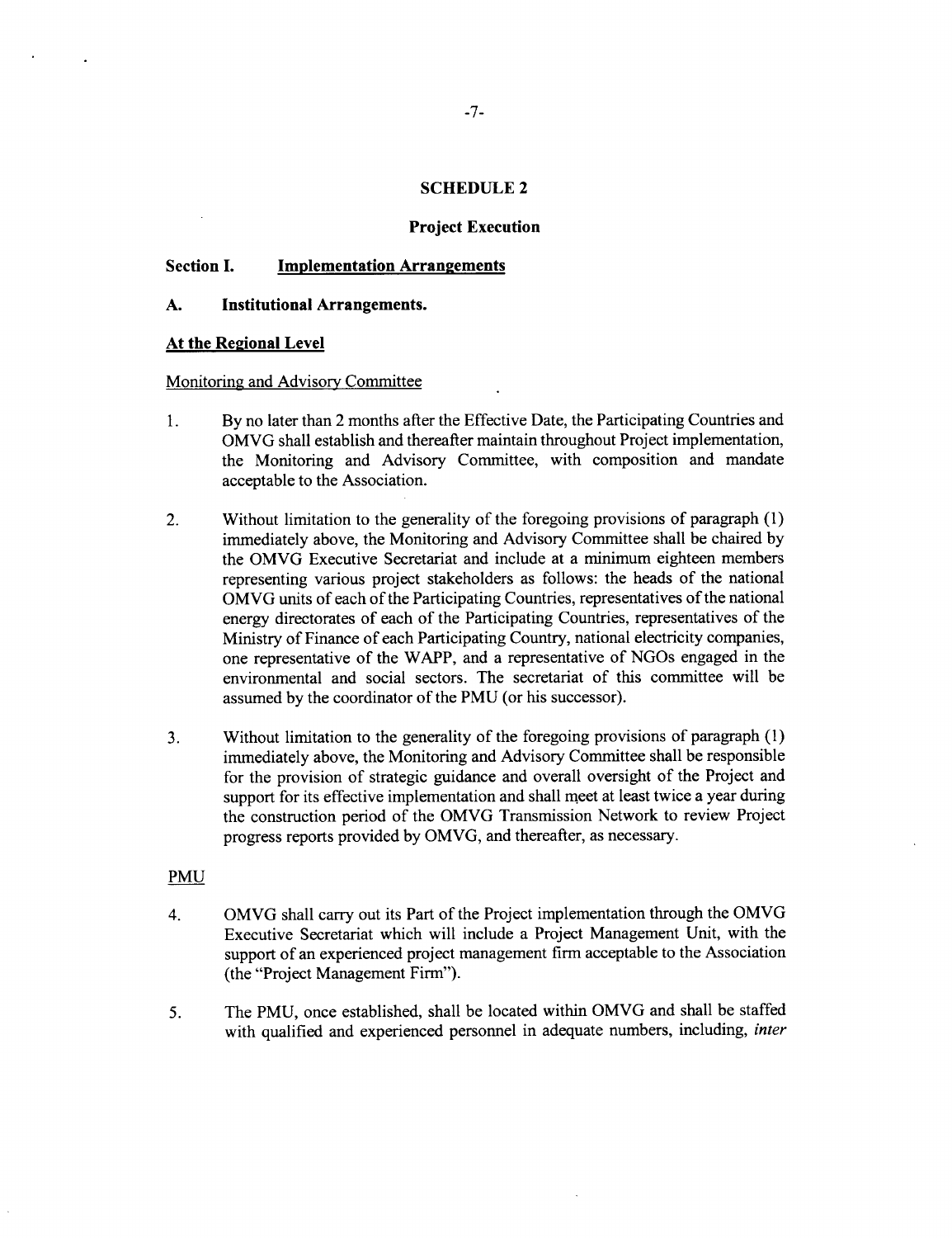*alia:* (i) a coordinator, a financial management specialist, an accountant, two procurement specialists, an environmental and social specialist, a monitoring and evaluation specialist, an electrical engineer, a civil engineer; and (ii) an internal auditor for the OMVG Executive Secretariat to be recruited no later than **3** months after the Effective Date, all with qualifications and experience satisfactory to the Association.

- **6.** The OMVG Executive Secretariat, initially through the **PMU,** shall be responsible for the day-to-day management of the Project and the coordination of its activities including, *inter alia:* (i) coordination and planning of works; (ii) supervision, monitoring and control of the Project activities; (iii) administrative and financial management; (iv) procurement activities; (v) implementation of safeguards measures; (vi) performing secretariat duties of the Monitoring and Advisory Committee; and (vii) reporting on progress to donors, Monitoring and Advisory Committee and other relevant stakeholders at least twice a year.
- **7.** OMVG shall be supported on technical aspects **by** an owner's engineer to be recruited no later than 4 months after the Effective Date, and **by** the national and local monitoring committees for the purposes of facilitating, monitoring and supervising implementation activities on the ground.

#### Asset Management Agency

 $\ddot{\phantom{1}}$ 

- **8.** The Recipient shall take all measures required on its part, in cooperation with the other Participating Countries, to ensure that the Asset Management Agency be established no later than 24 months after the Effective Date, and thereafter maintained throughout Project implementation in form and substance satisfactory to the Association.
- **9.** Without limitation to the generality of the foregoing provisions of paragraph **(8)** immediately above, the Asset Management Agency shall be responsible, *inter alia,* for the operation and maintenance of the OMVG Transmission Network, such operation and maintenance to be carried out **by** a Qualified Operator competitively selected in accordance with guidelines acceptable to the Association.

#### **At the National Level**

#### National Monitoring Committee

**10. By** no later than 2 months after the Effective Date, the Recipient shall establish and thereafter maintain throughout Project implementation, a National Monitoring Committee with composition, functions and resources satisfactory to the Association.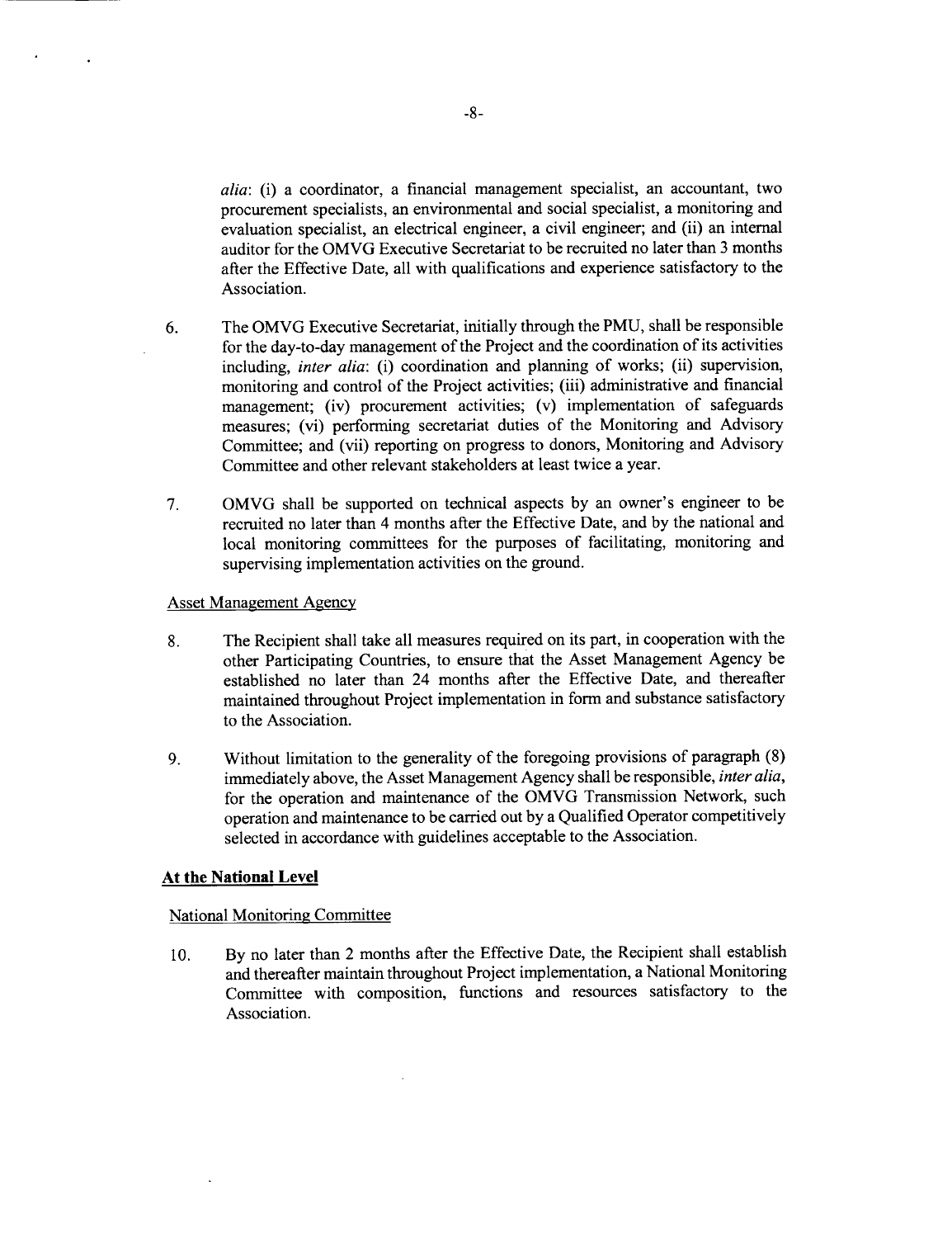- **11.** Without limitation to the generality of the foregoing provisions of paragraph **(10)** immediately above, the National Monitoring Committee shall be chaired **by** the head of the OMVG national unit and shall comprise representatives of: the Ministries of the Recipient in charge of Energy, Agriculture, Local Government, Finance and the Environment as well as the national electricity company.
- 12. Without limitation to the generality of the foregoing provisions of paragraph **(10)** immediately above, the National Monitoring Committee shall be responsible for monitoring and supervising activities on the ground, including environmental and social monitoring, administrative, technical and financial facilitation. The National Monitoring Committee shall be supervised and coordinated **by** the Monitoring and Advisory Committee and provide progress reports to OMVG, as secretariat of the Monitoring and Advisory Committee every six months.

#### Local Monitoring and Advisory Committees

 $\ddot{\phantom{a}}$ 

- **13. By** no later than 2 months after the Effective Date, the Recipient shall establish within applicable local government units and thereafter maintain throughout Project implementation, 4 Local Monitoring and Advisory Committees with composition and responsibilities in form and substance satisfactory to the Association, as further described in the **ESMP** and the Operations Manual.
- 14. Without limitation to the foregoing provisions of paragraph **(13)** immediately above, the Local Monitoring and Advisory Committees will be placed under the supervision of the National Monitoring Committee. The Local Monitoring and Advisory Committees will be responsible, *inter alia,* for monitoring the implementation of field activities including the implementation of the **ESMP,** the RPF and the RAPs, and information, education and communication activities.

#### B. **Subsidiary Agreement**

- 1 **.** To facilitate the carrying out of the Project, the Recipient shall make the proceeds of the Financing available to OMVG under a subsidiary agreement between the Recipient and OMVG, under terms and conditions approved **by** the Association ("OMVG Subsidiary Agreement").
- 2. The OMVG Subsidiary Agreement shall include provisions whereby the Recipient shall:
	- (a) require OMVG: **(A)** to carry out the Project with due diligence and efficiency and in accordance with sound technical, economic, energy, financial, managerial, environmental, and social standards and practices satisfactory to the Association, including in accordance with the provisions of the Safeguard Documents and pursuant to the Operations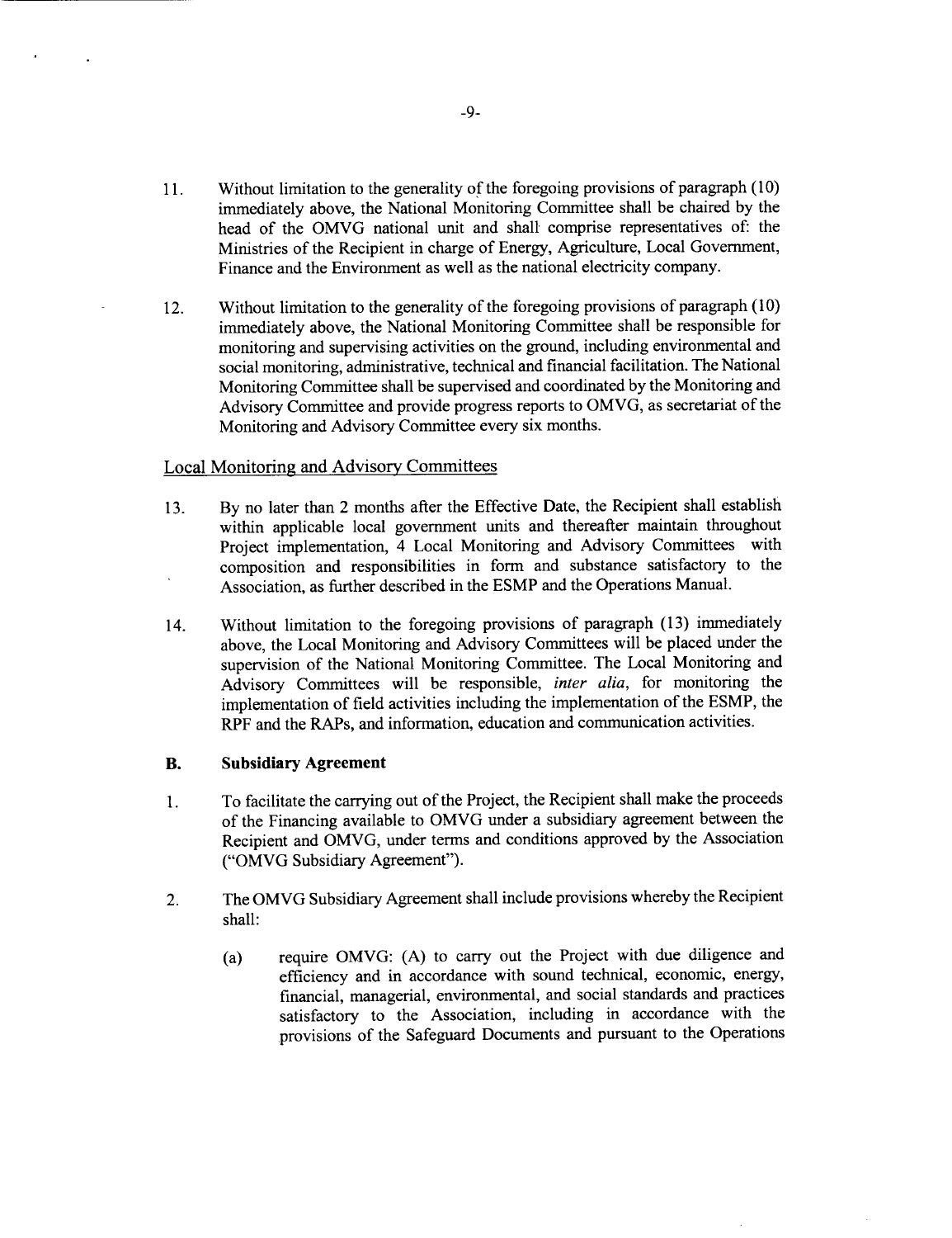Manual and the Anti-Corruption Guidelines applicable to recipients of loan proceeds other than the Recipient; (B) to provide, promptly as needed, the resources required for the purpose; and

- **(b)** obtain rights and specify obligations adequate to protect the interests of the Recipient and those of the Association, including:
	- (i) the right to suspend or terminate the right of OMVG to use the proceeds of the Credit or to obtain a refund of all or any part of the amount of the Credit then withdrawn, upon OMVG's failure to perform any of its obligations under the Subsidiary Agreement;
	- (ii) OMVG's obligation to maintain policies and procedures adequate to enable it to monitor and evaluate in accordance with the Monitoring and Evaluation Indicators, the progress of the Project and the achievement of its objective;
	- (iii) OMVG's obligation: **(A)** to maintain a financial management system and prepare financial statements in accordance with consistently applied accounting standards acceptable to the Association, both in a manner adequate to reflect the operations, resources and expenditures related to the Project; and (B) at the Association's or the Recipient's request, to have such financial statements audited **by** independent auditors acceptable to the Association, in accordance with consistently applied auditing standards acceptable to the Association, and promptly furnish the statements as so audited to the Recipient and the Association;
	- (iv) OMVG's obligation to enable the Recipient and the Association to inspect the Project, its operation and any relevant records and documents; and
	- (v) OMVG's obligation to prepare and furnish to the Recipient and the Association all such information as the Recipient or the Association shall reasonably request relating to the foregoing.
- **3.** The Recipient shall exercise its rights and carry out its obligations under the OMVG Subsidiary Agreement in such manner as to protect the interests of the Recipient and the Association and to accomplish the purposes of the Credit. Except as the Association shall otherwise agree, the Recipient shall not assign, amend, abrogate or waive the OMVG Subsidiary Agreement or any of its provisions. Notwithstanding the foregoing, if any of the provisions of the OMVG Subsidiary Agreement is inconsistent with the provisions of this Agreement or the Operations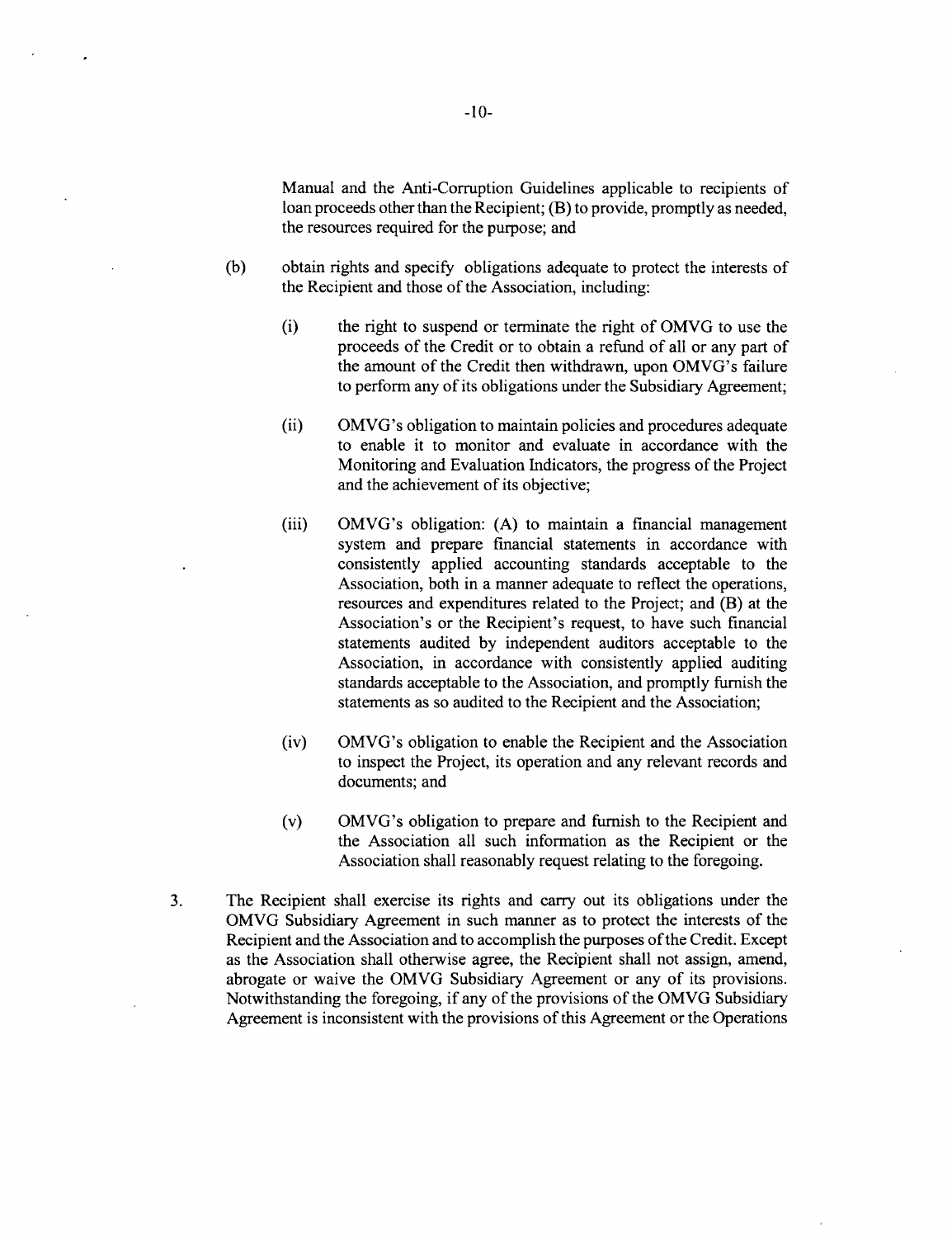Manual, as the case may be, the provisions of this Agreement or the Operations Manual shall prevail and govern.

 $\sim$   $\sim$ 

#### **C. Anti-Corruption**

The Recipient shall ensure that the Project is carried out in accordance with the provisions of the Anti-Corruption Guidelines.

#### **D.** Safeguards.

- 1. The Recipient shall take all action required on its part and provide the necessary financial and technical resources to ensure that the Project is implemented in accordance with the provisions of the Environmental and Social Impact Assessment (ESIA), the Environmental and Social Management Plan **(ESMP),** the Resettlement Policy Framework (RPF) and the Resettlement Action Plans (RAPs) applicable in its territory, all in a manner satisfactory to the Association.
- 2. Without limitation to the generality of the foregoing provisions of paragraph **(1)** immediately above, the Recipient shall provide all financial and technical resources for the preparation and implementation of RAP or RAPs in its territory.
- **3.** The Recipient shall, through OMVG:
	- (a) prior to commencing civil works for any activity under the Project and when required under the **ESIA** and the **ESMP,** carry out specific public consultation in form and in substance satisfactory to the Association; and
	- **(b)** ensure the lay-out, construction and management of the relevant transmission line or substation are consistent with the recommendations of the **ESIA** and thereafter carry out the applicable **ESMP.**
- 4. Prior to commencement of civil works for any activity of the Project involving Resettlement, the Recipient shall, through OMVG, prepare appropriate RAP or RAPs, as the case may be, for compensation, or resettlement, in accordance with the RPF, such RAP or RAPs to be in form and substance satisfactory to the Association.
- **5.** Prior to commencement of civil works for any activity of the Project involving Resettlement, the Recipient shall fully implement the relevant RAP or RAPs, as the case may be, in coordination with OMVG, including payment in **full** of compensation, resettlement assistance or any other measures required under the RAP, all in a manner satisfactory to the Association.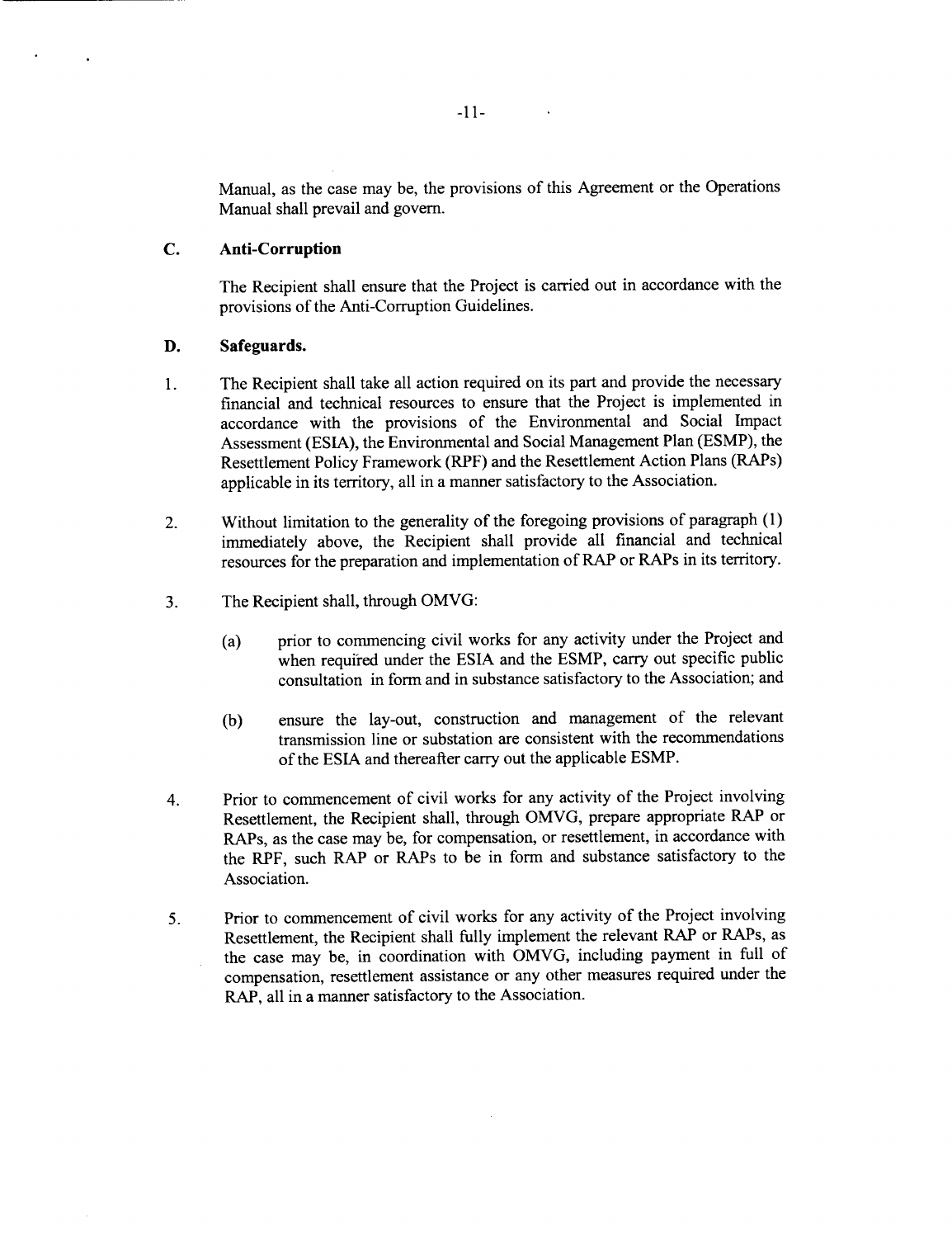- **6.** Without limitation upon its other reporting obligations under this Agreement, the Recipient shall cause the Project Implementing Entity to collect, compile and furnish to the Association on a quarterly basis reports on the status of compliance with the Environmental and Social Impact Assessment **(ESIA),** the Environmental and Social Management Plan **(ESMP),** the Resettlement Policy Framework (RPF) and the Resettlement Action Plans (RAPs), as the case may be, giving details of:
	- (a) measures taken in furtherance of the **ESIA,** the **ESMP** and the RAPs;
	- **(b)** conditions, if any, which interfere or threaten to interfere with the smooth implementation of the **ESIA,** the **ESMP,** and the RAPs; and
	- **(c)** remedial measures taken or required to be taken to address such conditions.
- **7.** The Recipient shall promptly take all remedial measures referred to in paragraph 2 of this Section **D** as shall have been agreed **by** the Association.

#### **E. Manual and Safeguard Documents**

1 **.** Except as the Association shall otherwise agree in writing and subject to compliance with applicable consultation and public disclosure requirements of the Association, the Recipient shall not abrogate, amend, repeal, suspend or waive any provisions of any of the Safeguard Documents or the Operations Manual, nor shall it permit any other entity participating in the implementation *of* the Project to do **so.**

#### **Section II.** Project Monitoring, Reporting and Evaluation

#### **A. Project Reports**

- 1 **.** The Recipient shall cause the Project Implementing Entity to monitor and evaluate the progress of the Project and prepare Project Reports in accordance with the provisions of Section 4.08 of the General Conditions and on the basis of indicators acceptable to the Association. Each Project Report shall cover the period of one calendar quarter, and shall be furnished to the Association not later than *45* days after the end of the period covered **by** such report.
- 2. For purposes of Section 4.08 (c) of the General Conditions, the report on the execution of the Project and related plan required pursuant to that Section shall be furnished to the Association not later than June **30, 2023.**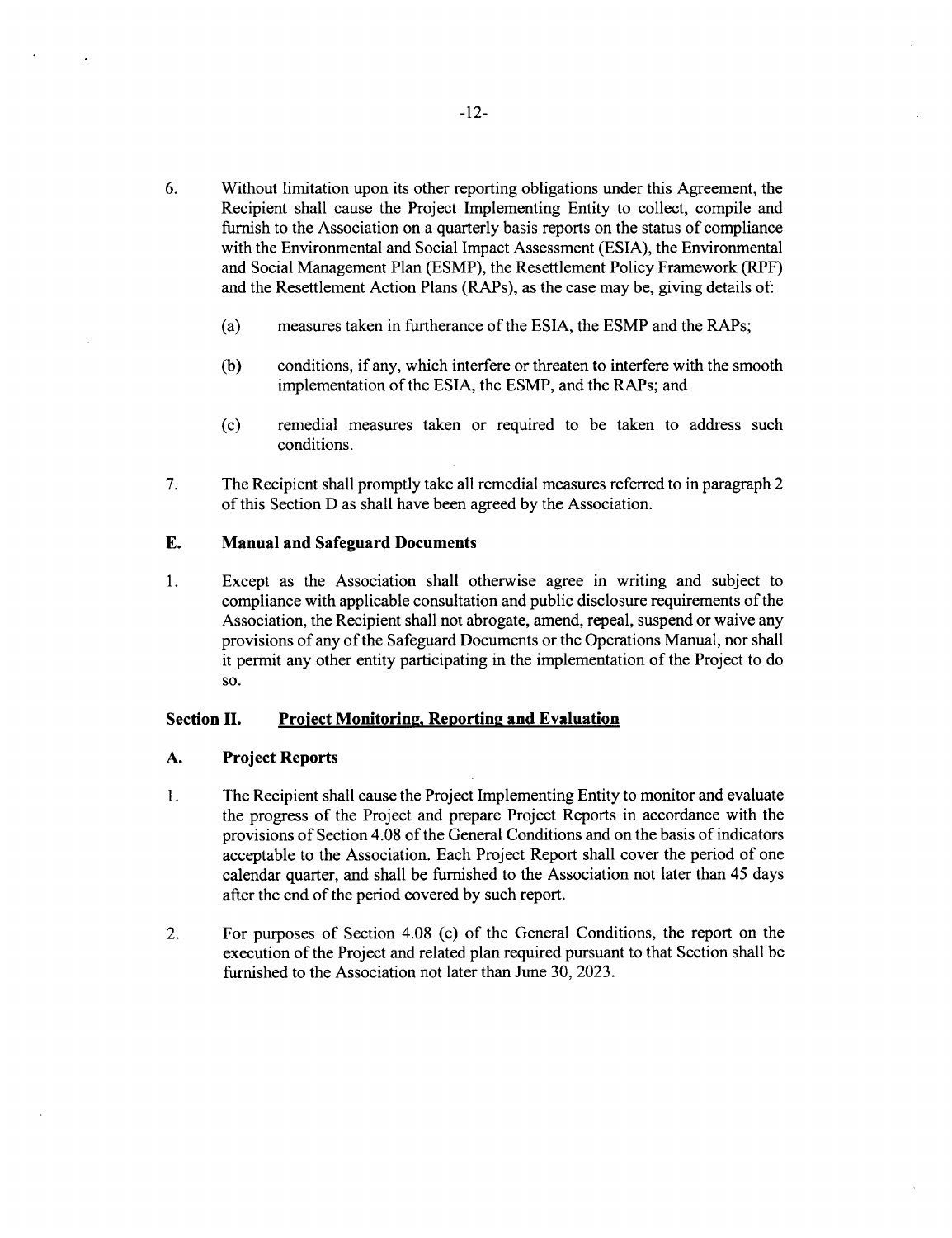#### **B. Mid-Term Review**

- 1. The Recipient shall cause the Project Implementing Entity:
	- (a) to prepare, under terms of reference satisfactory to the Association, and furnish to the Association, on or about October **30, 2019,** a report integrating the results of the monitoring and evaluation activities referred to in Section **II.A.1** of this Schedule and an assessment of OMVG's capacity to manage the fiduciary, administrative, safeguards, reporting and other Project implementation support requirements under the Project, and setting out the measures recommended to ensure the efficient carrying out of the Project and achievement of the objective thereof during the period following such date; and
	- **(b)** to review with the Association, on or about January **31,** 2020, or such later date as the Association shall request, the report and assessment referred to in the preceding paragraph (a), and, thereafter, take all measures required to ensure the efficient completion of the Project and the achievement of the objective thereof, based on the conclusions and recommendations of the said report and the Association's views on the matter.

#### **C. Financial Management, Financial Reports and Audits**

- **1 .** The Recipient shall cause the Project Implementing Entity to maintain a financial management system in accordance with the provisions of Section 4.09 of the General Conditions.
- 2. Without limitation on the provisions of Part **A** of this Section, the Recipient shall cause the Project Implementing Entity to prepare and furnish to the Association as part of the Project Report, interim unaudited financial reports for the Project covering the quarter, in form and substance satisfactory to the Association.
- **3.** The Recipient shall cause the Project Implementing Entity to have its Financial Statements audited in accordance with the provisions of Section 4.09 **(b)** of the General Conditions. Each audit of the Financial Statements shall cover the period of one fiscal year of the Project Implementing Entity. The audited Financial Statements for each such period shall be furnished to the Association not later than six months after the end of such period.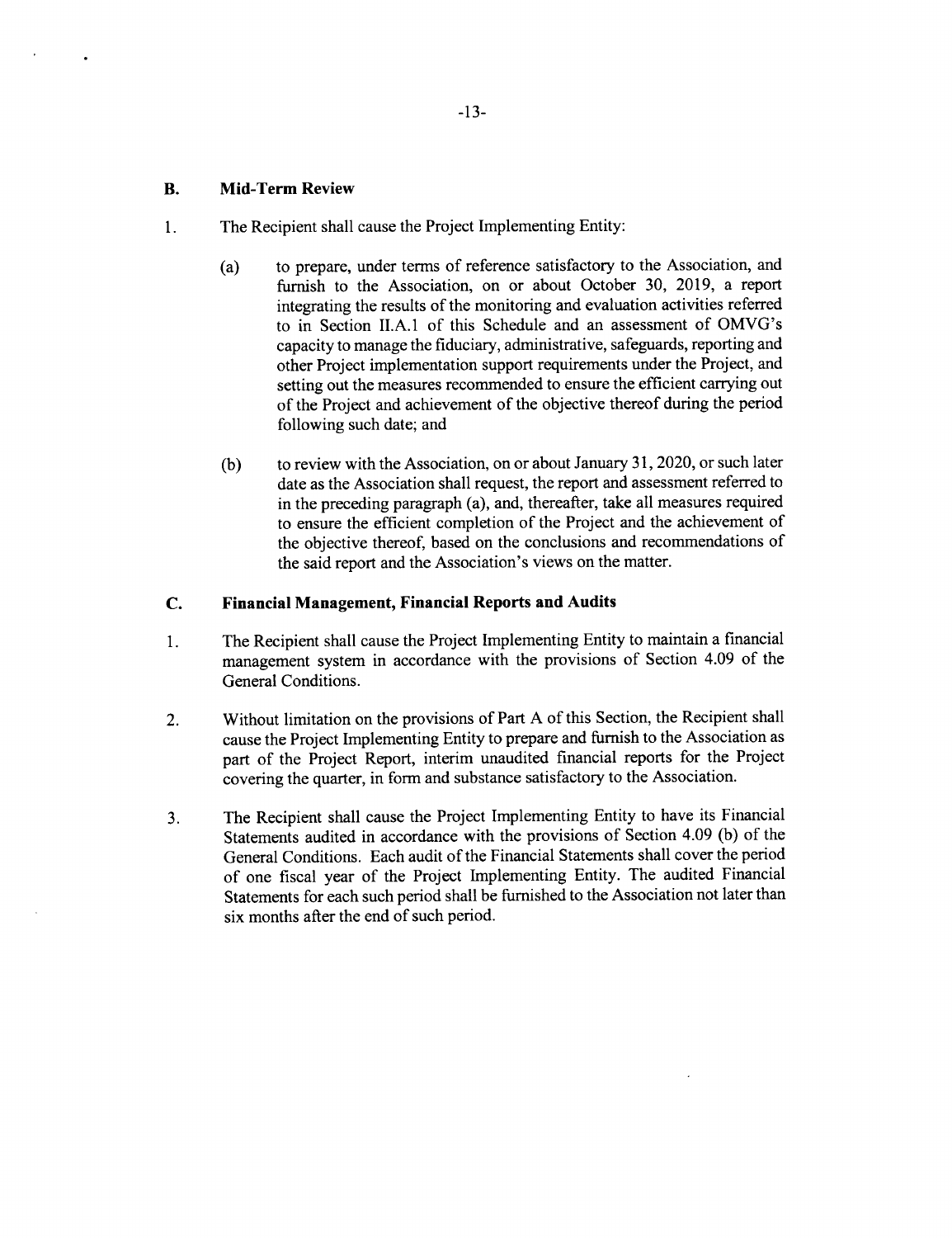#### **Section III. Procurement**

#### **A. General**

- **1. Goods, Works and Non-consulting Services. All** goods, works and nonconsulting services required for the Project and to be financed out of the proceeds of the Financing shall be procured in accordance with the requirements set forth or referred to in Section **I** of the Procurement Guidelines, and with the provisions of this Section.
- 2. **Consultants'** Services. **All** consultants' services required for the Project and to be financed out of the proceeds of the Financing shall be procured in accordance with the requirements set forth or referred to in Sections **I** and IV of the Consultant Guidelines, and with the provisions of this Section.
- **3. Definitions.** The capitalized terms used below in this Section to describe particular procurement methods or methods of review **by** the Association of particular contracts, refer to the corresponding method described in Sections II and **III** of the Procurement Guidelines, or Sections **II,** III, IV and V of the Consultant Guidelines, as the case may be.
- B. **Particular Methods of Procurement of Goods, Works and Non-consulting** Services
- **1. International Competitive Bidding.** Except as otherwise provided in paragraph 2 below, goods, works and non-consulting services shall be procured under contracts awarded on the basis of International Competitive Bidding.
- 2. **Other Methods of Procurement of Goods, Works and Non-consulting** Services. The following methods, other than International Competitive Bidding, may be used for procurement of goods, works and non-consulting services for those contracts specified in the Procurement Plan: (a) National Competitive Bidding; **(b)** Shopping; and (c) Direct Contracting.
- **C. Particular Methods of Procurement of Consultants'** Services
- **1. Quality- and Cost-based Selection.** Except as otherwise provided in paragraph 2 below, consultants' services shall be procured under contracts awarded on the basis of Quality- and Cost-based Selection.
- **2. Other Methods of Procurement of Consultants' Services.** The following methods, other than Quality- and Cost-based Selection, may be used for procurement of consultants' services for those contracts which are specified in the Procurement Plan: (a) Selection based on Consultants' Qualifications; **(b)** Single-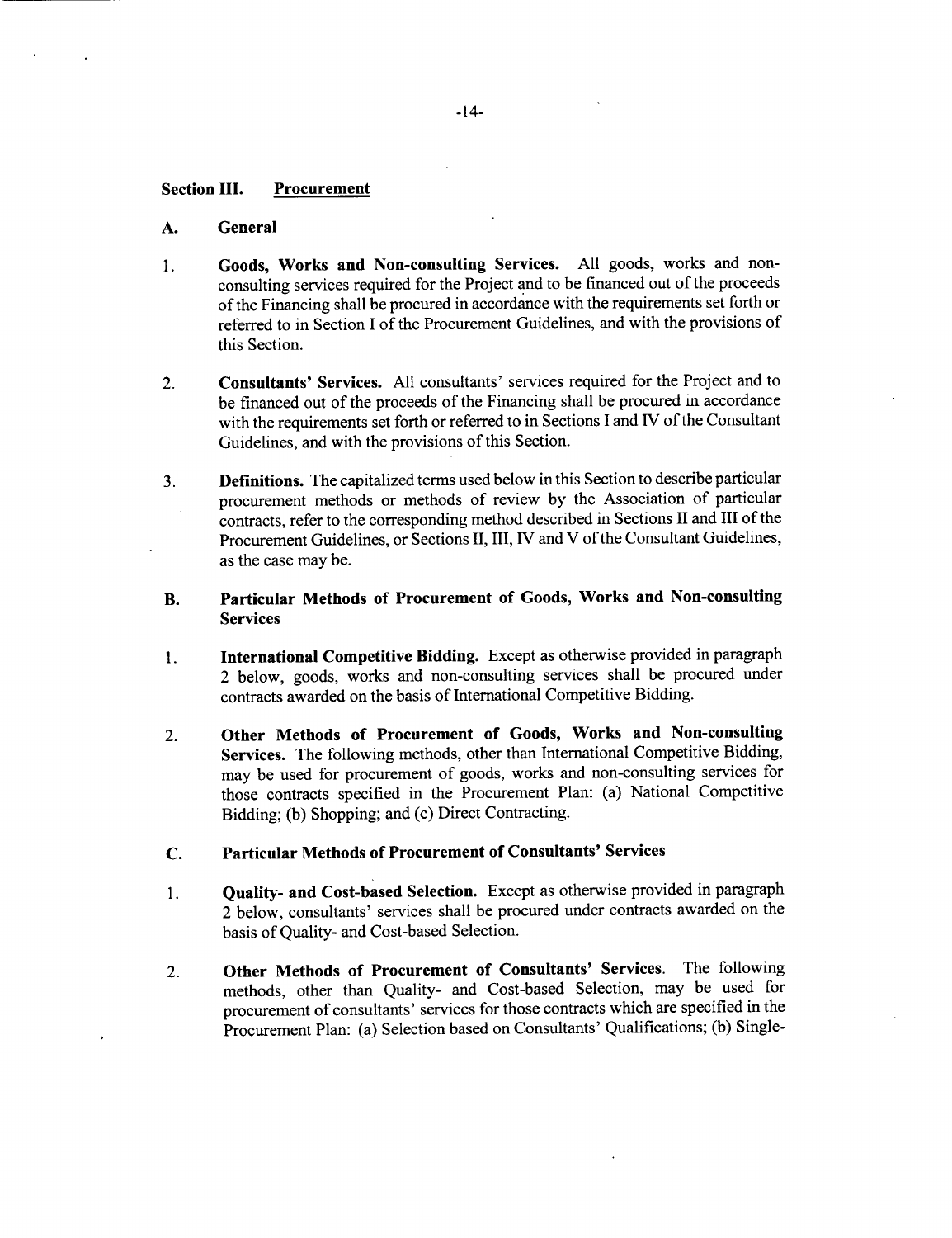source Selection of consulting firms; (c) Procedures set forth in paragraphs **5.2** and **5.3** of the Consultant Guidelines for the Selection of Individual Consultants; and **(d)** Single-source procedures for the Selection of Individual Consultants.

#### **D. Review by the Association of Procurement Decisions**

The Procurement Plan shall set forth those contracts which shall be subject to the Association's Prior Review. **All** other contracts shall be subject to Post Review **by** the Association.

#### **Section IV. Withdrawal of the Proceeds of the Financing**

#### **A. General**

- 1. The Recipient may withdraw the proceeds of the Financing in accordance with the provisions of Article II of the General Conditions, this Section, and such additional instructions as the Association shall specify **by** notice to the Recipient (including the "World Bank Disbursement Guidelines for Projects" dated May **2006,** as revised from time to time **by** the Association and as made applicable to this Agreement pursuant to such instructions), to finance Eligible Expenditures as set forth in the table in paragraph 2 below.
- 2. The following table specifies the categories of Eligible Expenditures that may be financed out of the proceeds of the Financing ("Category"), the allocations of the amounts of the Financing to each Category, and the percentage of expenditures to be financed for Eligible Expenditures in each Category:

| Category                                                                                                                                                                                                   | <b>Amount of the Credit</b><br><b>Allocated</b><br>(expressed in SDR) | Percentage of<br><b>Expenditures to be</b><br><b>Financed</b><br>(inclusive of Taxes) |
|------------------------------------------------------------------------------------------------------------------------------------------------------------------------------------------------------------|-----------------------------------------------------------------------|---------------------------------------------------------------------------------------|
| $(1)$ Goods, works,<br>non-<br>consulting services, and<br>consultants' services for<br>Part 1.1 (i) of the Project<br>for part of Lot<br>- 5<br>(Mansoa-Tanaff)<br>and<br>part of Lot 6 (Tanaff-<br>Soma) | 19,900,000                                                            | 100%                                                                                  |
| (2) Goods,<br>works,<br>non-<br>consulting services, and<br>consultants' services for                                                                                                                      | 7,100,000                                                             | 100%                                                                                  |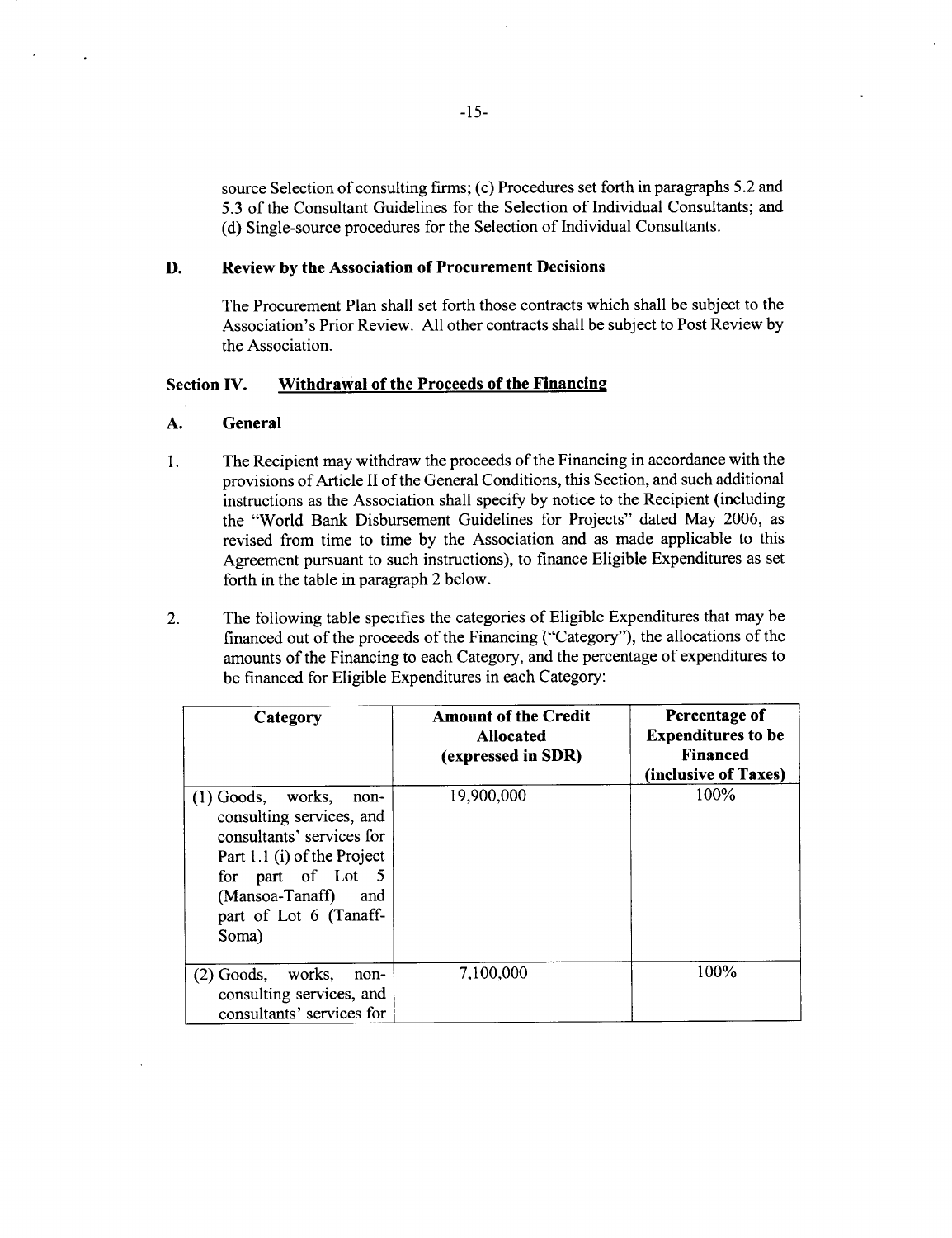| (ii) of the<br>Part 2.1<br>Project                                                                         |            |      |
|------------------------------------------------------------------------------------------------------------|------------|------|
| (3) Goods, works, non-<br>consulting services, and<br>consultants' services for<br>Part 2.2 of the Project |            | 100% |
| (a) for the first<br>disbursement for Part 2.2<br>of the Project                                           | 1,500,000  |      |
| (b) for the second<br>disbursement for Part 2.2<br>of the Project                                          | 1,300,000  |      |
| (c) for the third<br>disbursement for Part 2.2<br>of the Project                                           | 1,000,000  |      |
| (d) for the fourth<br>disbursement for Part 2.2<br>of the Project                                          | 700,000    |      |
| (e) for the fifth<br>disbursement for Part 2.2<br>of the Project                                           | 500,000    |      |
| <b>TOTAL AMOUNT</b>                                                                                        | 32,000,000 |      |

- **B.** Withdrawal Conditions; Withdrawal Period 1. Notwithstanding the provisions of Part A of this 1. Notwithstanding the provisions of **Part A** of this Section, no withdrawal shall be made:
	- (a) for payments made prior to the date of this Agreement, except that withdrawals up to an aggregate amount not to exceed SDR 6,400,000 may be made for payments made prior to this date but on or after June **30,** 2014, for Eligible Expenditures under Categories **(1)** and (2); or
	- **(b)** under Category **(1)** until: (i) the contract for the Project Management Firm has been signed in form and substance satisfactory to the Association; and (ii) the Western Branch Financing has become effective, and the right of the Participating Countries to make withdrawals under the relevant

 $\bullet$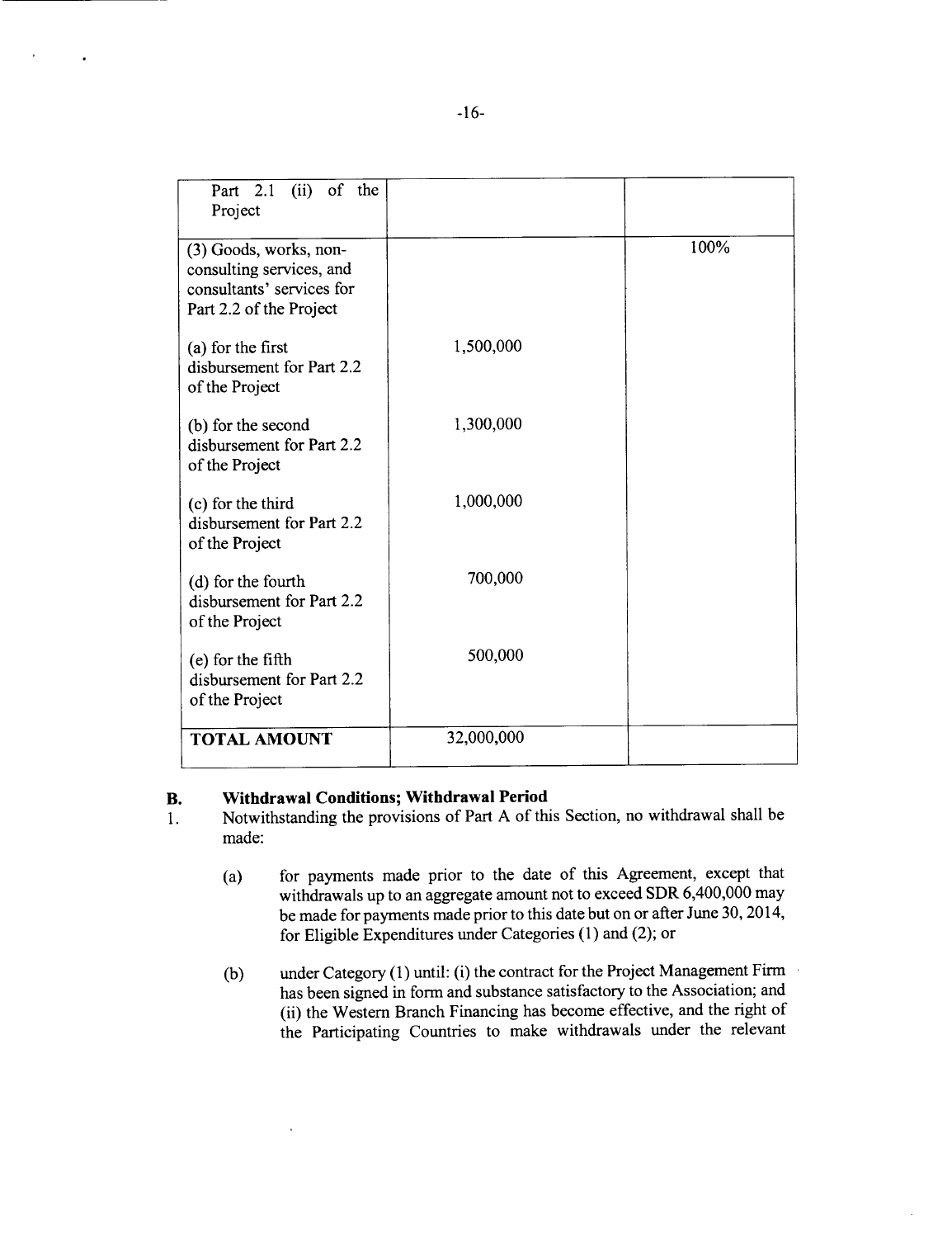financing agreement (other than the effectiveness of this Agreement) shall have vested;

- **(c)** under Category **(3)** until: (i) the Asset Management Agency has been legally established and made operational in the territory of one of the Participating Countries in accordance with the **AMA** Legislation, all in form and substance satisfactory to the Association, and **AMA** has assumed full control of the management and operation of the OMVG Transmission Network; (ii) the **AMA** Project Agreement has been signed in form and substance satisfactory to the Association; (iii) OMVG has entered, under terms and conditions acceptable to the Association, into an assignment and assumption agreement with the Asset Management Agency pursuant to which OMVG shall, among other things, assign all of its rights under the Subsidiary Agreements to **AMA** and the Asset Management Agency shall assume all of OMVG's obligations (financial and otherwise) under the Subsidiary Agreements; and (iv) **AMA** has appointed OMVG to continue to perform, until the Closing Date, all fiduciary, administrative, disbursements, safeguards, reporting and other Project implementation support responsibilities under the Project, under terms and conditions acceptable to the Association;
- **(d)** under Category **(3)(b)** until the Asset Management Agency has made payments into the O&M Dedicated Account, on a pari passu basis with the Financing provided for Part 2.2 of the Project for the previous year;
- (e) under Category (3)(c) until the Asset Management Agency has made payments into the O&M Dedicated Account, on a pari passu basis with the Financing provided for Part 2.2 of the Project for the previous year;
- **(f)** under Category **(3)(d)** until the Asset Management Agency has made payments into the O&M Dedicated Account, on a pari passu basis with the Financing provided for Part 2.2 of the Project for the previous year; and
- **(g)** under Category (3)(e) until the Asset Management Agency has made payments into the O&M Dedicated Account, on a pari passu basis with the Financing provided for Part 2.2 of the Project for the previous year.
- 2. The Closing Date is June **30,** 2022

#### **Section V. Other Undertakings**

<sup>1</sup>**.** The Recipient shall take all measures required on its part to ensure that each of the Kaleta Power Purchase Agreements and the Transmission Service Agreements shall: (a) have become effective **by** the date which is 12 months after the Effective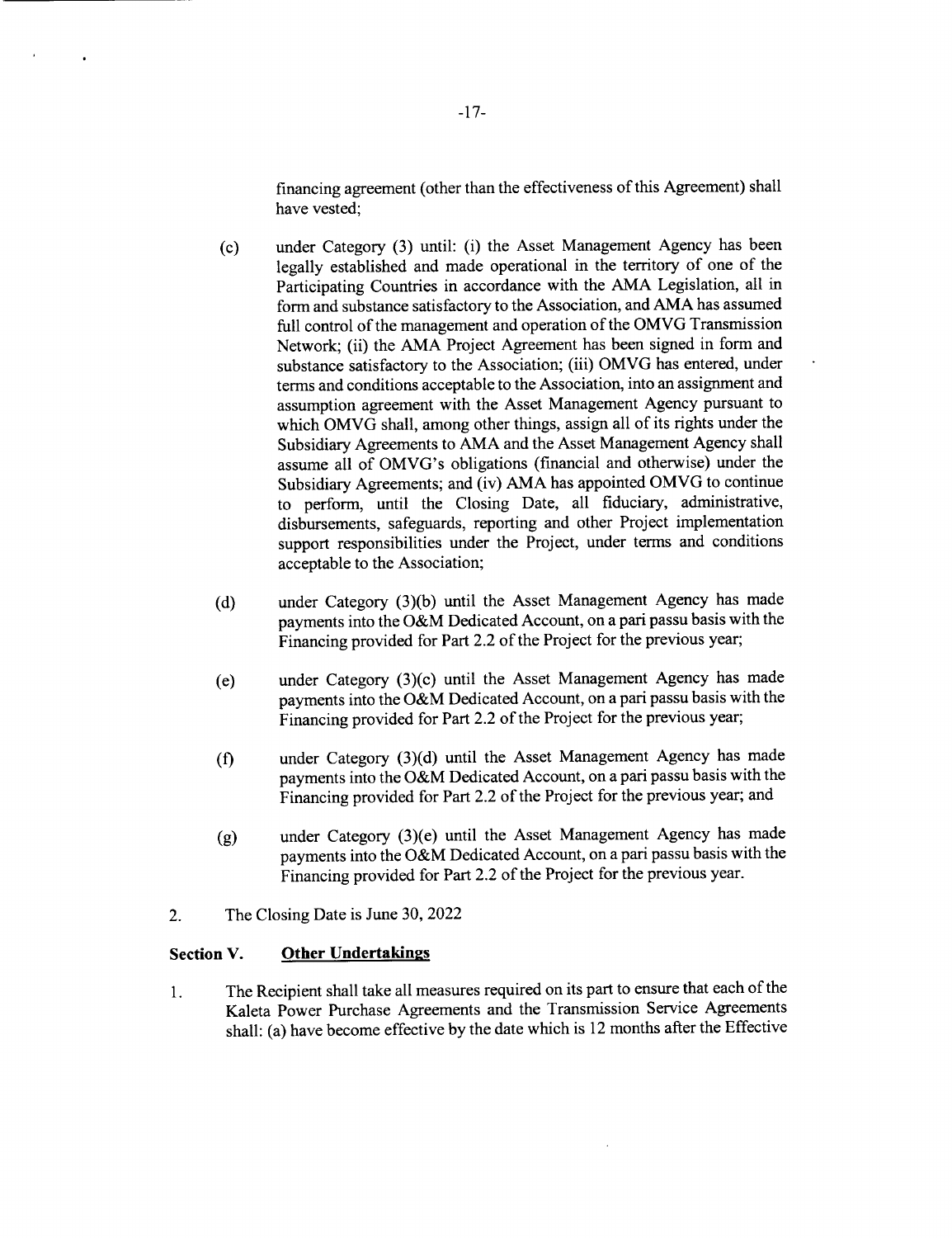Date; and **(b)** not be amended, abrogated or waived **by** any party, except with the prior written agreement of the Association. $\sim$   $\sim$ 

 $\sim 10^{-10}$ 

 $\sim 10^{-10}$ 

 $\mathcal{A}^{\text{max}}_{\text{max}}$ 

 $\sim 10$